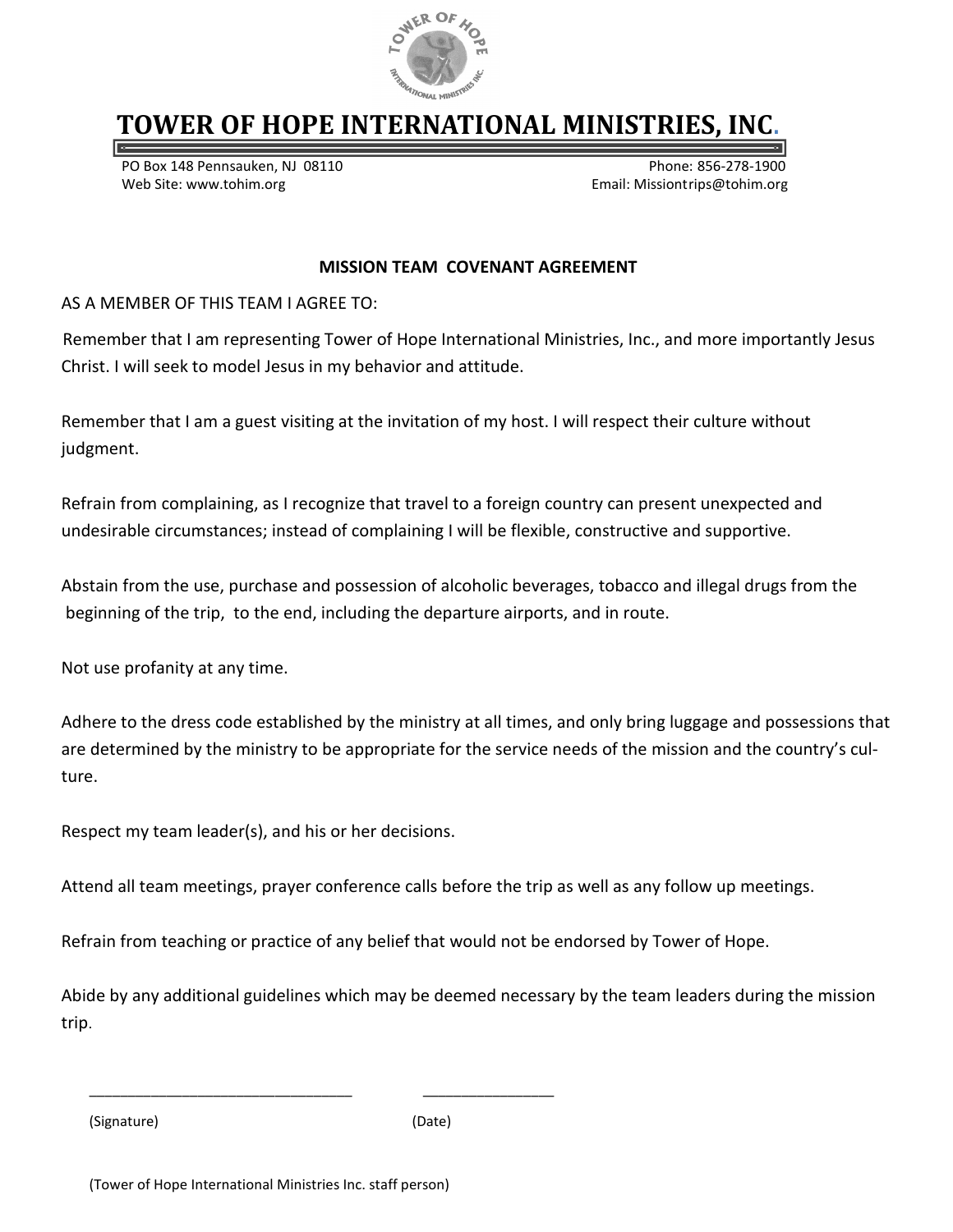

# **TOWER OF HOPE INTERNATIONAL MINISTRIES, INC.**

PO Box 148 Pennsauken, NJ 08110 Phone: 856-278-1900 Web Site: www.tohim.org Email: Missiontrips@tohim.org

#### **LIABILITY RELEASE/ CONSENT FOR TREATMENT**

As with any mission endeavor of this type that includes travel, both inside and outside the USA, I realize there are certain risks involved. I have counted the cost, sought God's direction, and am fully persuaded that God has called me to be part of this TEAM. In signing this from, I agree not to hold Tower **of Hope International Ministries, Inc.,** their officers, employees, volunteer assistants liable for any accident, illness, death, loss, or property damage that I might encounter while on a mission trip to Uganda. Date

 I take full responsibility for my own health, safety, and well being. Medical/dental insurance and prescription drug costs that I might incur.

 I, \_\_\_\_\_\_\_\_\_\_\_\_\_\_\_\_\_\_\_\_\_\_\_\_\_\_\_\_\_\_\_\_\_, being of legal age, authorize a representative of **Tower of Hope International Ministries, Inc**. to act on my behalf should I be unable to do so and to consent to reasonable medical/dental care and treatment including but not limited to diagnostic test, x-rays, anesthesia, surgery or other procedures which may be deemed necessary for my medical well being for the duration of the trip.

 This consent is given in advance of any specific diagnosis, treatment surgery or hospital care required, but is given to provide authorization and specific consent for medical/dental treatment on my behalf.

 Any consent by **Tower of Hope International Ministries, Inc.** or their authorized agents shall have the same force and effect as if I had personally given the consent. Such authorized agents shall act as "in loco parentis" for the duration of the mission trip.

I am aware that serious illness requiring return by air transportation could cost more than \$10,000. I agree that I am solely responsible for any expense that may arise from my return by air ambulance or other extraordinary means that is not covered by travel insurance.

### **NOTARY REQUIRED:**

**On this \_\_\_\_\_\_day of \_\_\_\_\_\_\_\_\_\_\_\_\_\_\_, 20\_\_\_\_, before me personally appeared** 

**\_\_\_\_\_\_\_\_\_\_\_\_\_\_\_\_\_\_\_\_\_\_\_\_\_\_\_\_\_\_to be the person who executed the above release and consent form, and acknowledged before me that he/she voluntarily executed the same.**

**Notary Public:**

**My commission expires:** The state of the state of the state of the state of the state of the state of the state of the state of the state of the state of the state of the state of the state of the state of the state of th